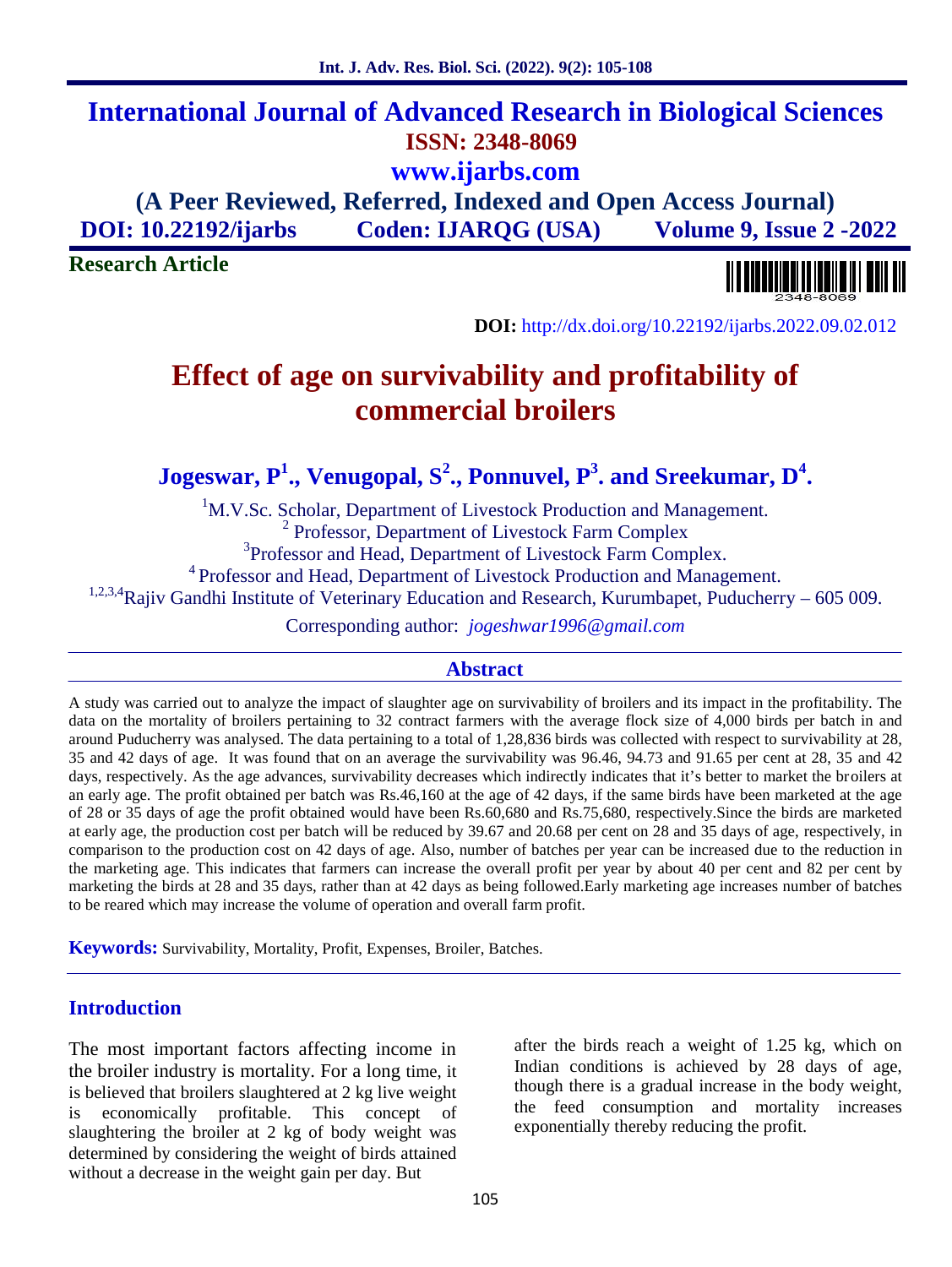#### **Materials and Methods**

Farmers who were doing integration with various poultry integrators across Puducherry were identified. The system of rearing followed is intensive system on deep litter houses with the feed provided by the integrators. The study was mainly focused on the age of slaughter and the corresponding survivability. The birds taken under study belonged to different broiler strains. The data was collected when there was no major outbreak of any diseases in Puducherry so that the results won't be influenced by that. Vecerek *et al*. (2006) and Elsayed (2014) stated that the effect of season on mortality rate is the highest in summer (June, July and August) and winter (December, January and February). It was also made sure that on the period of study the climatic conditions were optimal for broilers so that growth rate and survivability won't be affected by the climatic conditions. Fifty contract broiler farmers were identified, of which only 32 farmers who maintained good management practices and also proper maintenance of records were taken for the study. The data obtained from these 32 farmers was mortality for

every week. The birds were slaughtered only after they attained the slaughter weight of 2 kg or by 42 days of age on an average. The 32 farmers had a total of 1,28,836 birds i.e. on an average a farmer had 4,026 birds from the range to a maximum of 8000 birds and a minimum of 1600 birds. Feed was provided *adlibitum* till the date of lifting for slaughter. The integrators followed feeding with 4 phase of feed for broilers based on their age, i.e. Pre Broiler Starter (PBS) from  $0^{th}$  day to  $10^{th}$  day, Broiler starter (BS) from  $11<sup>th</sup>$  to  $20<sup>th</sup>$  day, Broiler Grower (BG) from  $21<sup>st</sup>$ day to  $30<sup>th</sup>$  day and finally Broiler Finisher (BF) from  $31<sup>st</sup>$  day till lifting / catch. Some of them followed only 3 phase of feed in any combination i.e. either BS, BG and BF or PBS, BG and BF. The nutrient content of these feed types were varied according to the age group of the birds and also based on the specific breed (Hubbard, Cobb, etc.,) or strain of birds that they use.

#### **Results and Discussion**

The data on survivability is depicted in the figures 1 and 2.



**Figure 1: Weekly Survivability**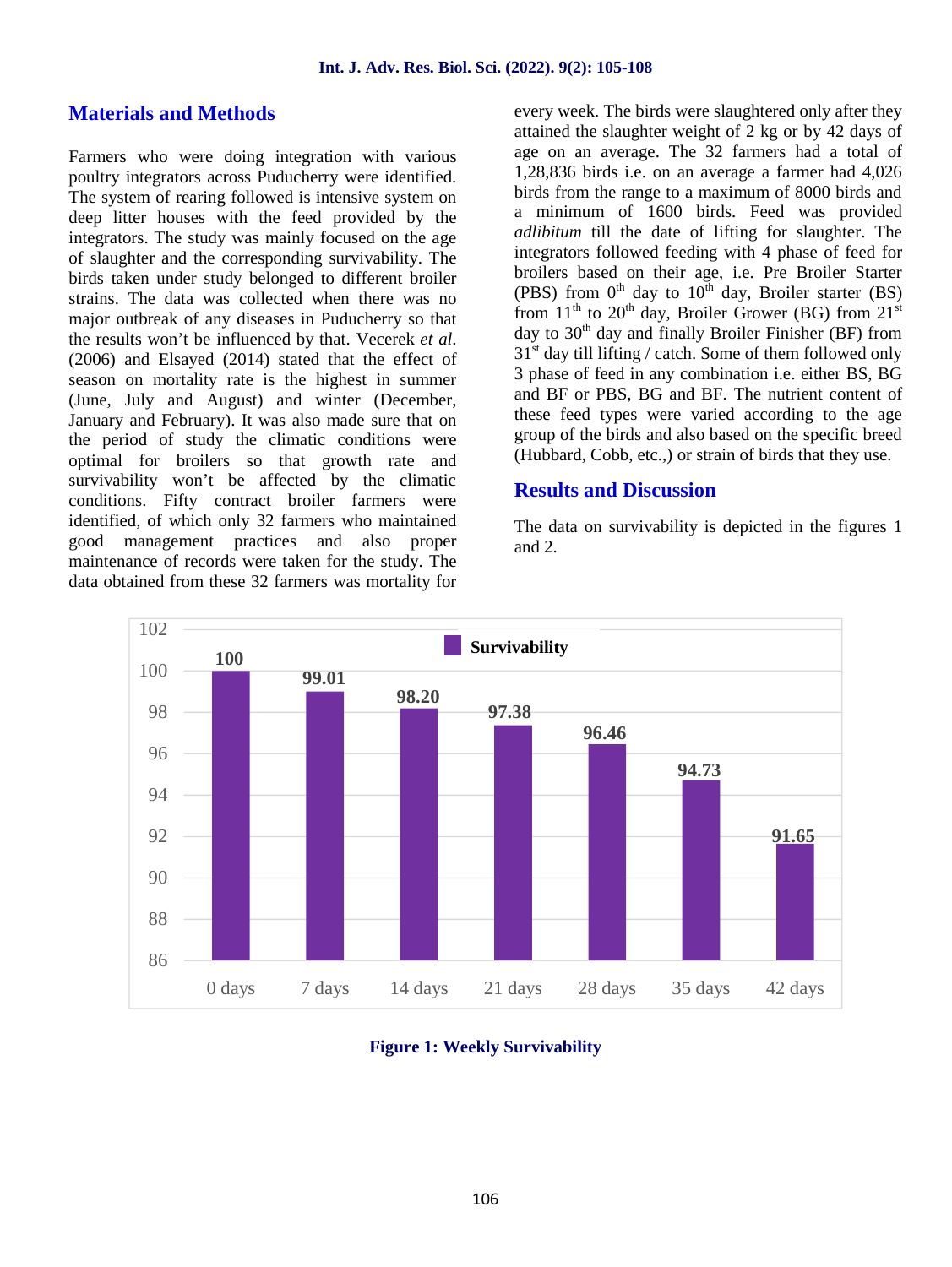



The broilers raised up to the age of 28, 35 and 42 days had a survivability of 96.46, 94.73 and 91.65 per cent, respectively. From these data we observed that broilers may be marketed from 28 to 35 days of age for more profit and to increase volume of operation. The present study is in agreement with Arikan *et al.* (2017) who stated effect of early slaughter age, lower total losses in broilers slaughtered at a younger age than that in those slaughtered at an older age, independently of season and transportation distance and lower slaughter losses were observed in broilers slaughtered at the younger age than the older age. Granquist *et al.* (2019) stated that, there was a tendency for increased flock gait score being associated with wet litter, In addition, condemnations at postmortem inspection were associated with

increasing gait scores. This signifies that condemnation of carcass poultry meat can also result in older flocks more often than in younger flock as older flocks will have more of lameness than younger flocks. Heier *et al.* (2002) stated that mortality during the first week is typically higher compared to the later growth period in broilers but Baéza *et al.* (2012) stated that, increasing the slaughter age increased the mortality by many folds. Here survivability of the birds decreased exponentially after 28 days of age, this thereby lead to decrease in the number of birds that could be taken for slaughter (Figure 1 and 2) after taking in lots of inputs in the form of feed.

The data on economics is presented in the table 1.

| <b>Parameters</b>                               |          | <b>Age at Lifting / Catching</b> |          |  |
|-------------------------------------------------|----------|----------------------------------|----------|--|
|                                                 | 28 days  | 35 days                          | 42 days  |  |
| Number of birds per batch                       | 4,000    | 4000                             | 4,000    |  |
| Feed cost per kg (Rs.)                          | 30       | 30                               | 30       |  |
| Chick cost per unit (Rs.)                       | 25       | 25                               | 25       |  |
| <b>Cumulative Feed consumption / batch (kg)</b> | 7,724    | 11,624                           | 15,872   |  |
| Live weight of birds / batch (kg)               | 4,905    | 6,555                            | 7,779    |  |
| Cost of production / batch* $(Rs.)$             | 3,31,720 | 4,48,720                         | 5,76,160 |  |
| Income / batch (Rs.)                            | 3,92,400 | 5,24,400                         | 6,22,320 |  |
| Profit / batch (Rs.)                            | 60,680   | 75,680                           | 46,160   |  |
| Cost of production per kg live wt. (Rs.)        | 67.62    | 68.45                            | 74.06    |  |
| Sale price per kg live weight (Rs.)             | 80       | 80                               | 80       |  |
| Profit per kg live weight (Rs.)                 | 12.38    | 11.55                            | 5.94     |  |
| Number of batches per year                      |          | 6                                | 5        |  |
| Total profit per year                           | 4,24,760 | 4,54,080                         | 2,30,800 |  |

#### **Table 1 Economics for 4000 broilers**

*Note: \*The cost of production achieved per batch is the sum of chick cost and feed cost alone.*